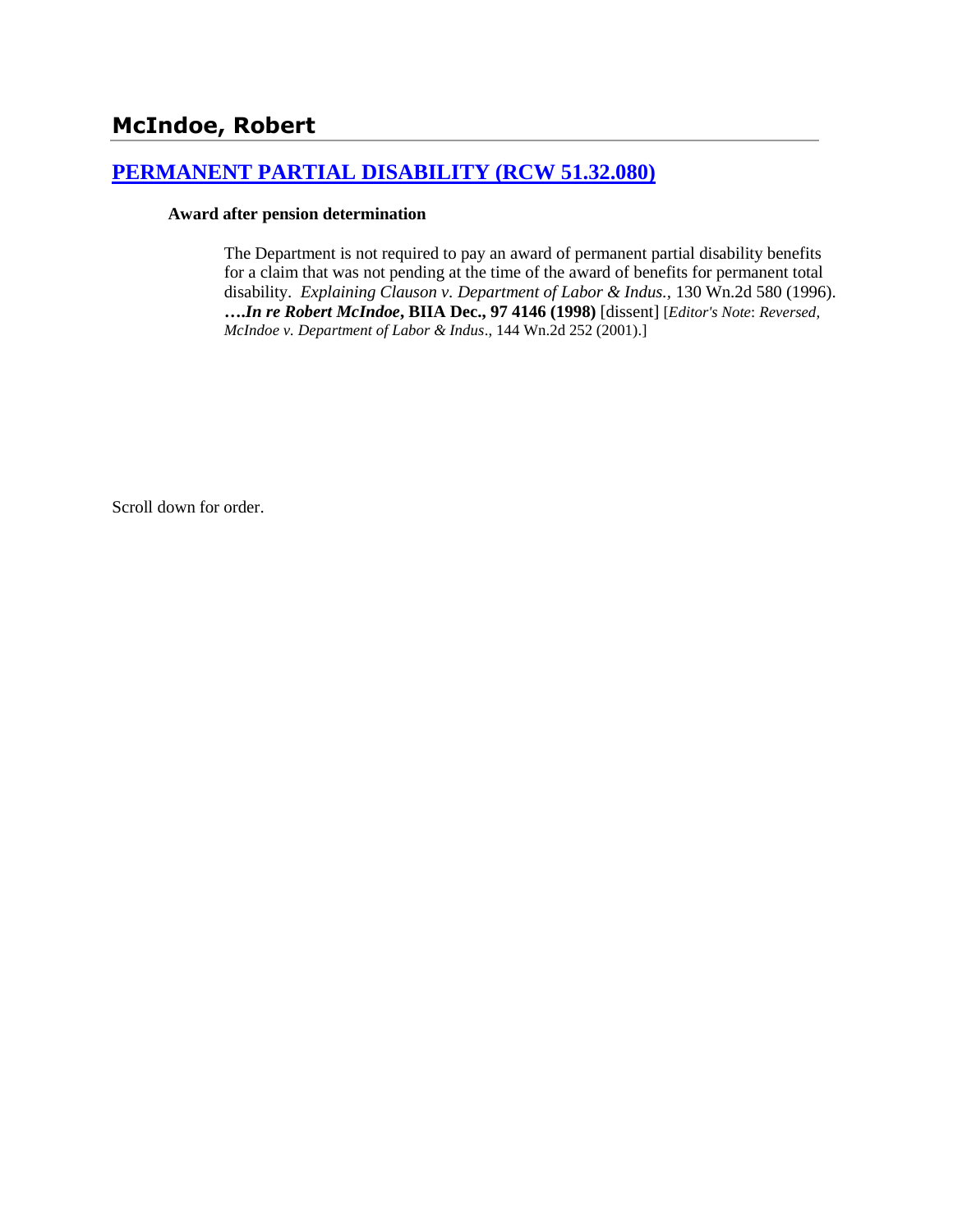### **BEFORE THE BOARD OF INDUSTRIAL INSURANCE APPEALS STATE OF WASHINGTON**

**)**

 **IN RE: ROBERT I. MCINDOE ) DOCKET NO. 97 4146**

**CLAIM NO. P-429857 ) DECISION AND ORDER** 

APPEARANCES:

Claimant, Robert I. McIndoe, by Tom G. Cordell, per Tom G. Cordell

- Employer, Cantex Engineering & Construction, None
- Department of Labor and Industries, by The Office of the Attorney General, per Stephen K. Meyer, Assistant

The claimant, Robert I. McIndoe, filed an appeal with the Board of Industrial Insurance Appeals on May 21, 1997, from an order of the Department of Labor and Industries dated May 1, 1997. The order affirmed the provisions of an order issued on September 27, 1996, that allowed the claim for benefits, determined that Cantex Engineering & Construction was the claimant's employer of record for the claim, and closed the claim. The Department's Motion for Summary Judgment is **GRANTED.** The claimant's Motion for Summary Judgment is **DENIED** and the Department order of May 1, 1997, is **AFFIRMED.**

### **DECISION**

Pursuant to RCW 51.52.104 and RCW 51.52.106, this matter is before the Board for review and decision on a timely Petition for Review filed by the Department to a Proposed Decision and Order issued on December 31, 1997, in which the order of the Department dated May 1, 1997, was reversed and remanded to the Department with directions to provide the claimant with such monetary and other benefits, including compensation for permanent occupationally-related hearing loss, as is in accordance with the law and the facts.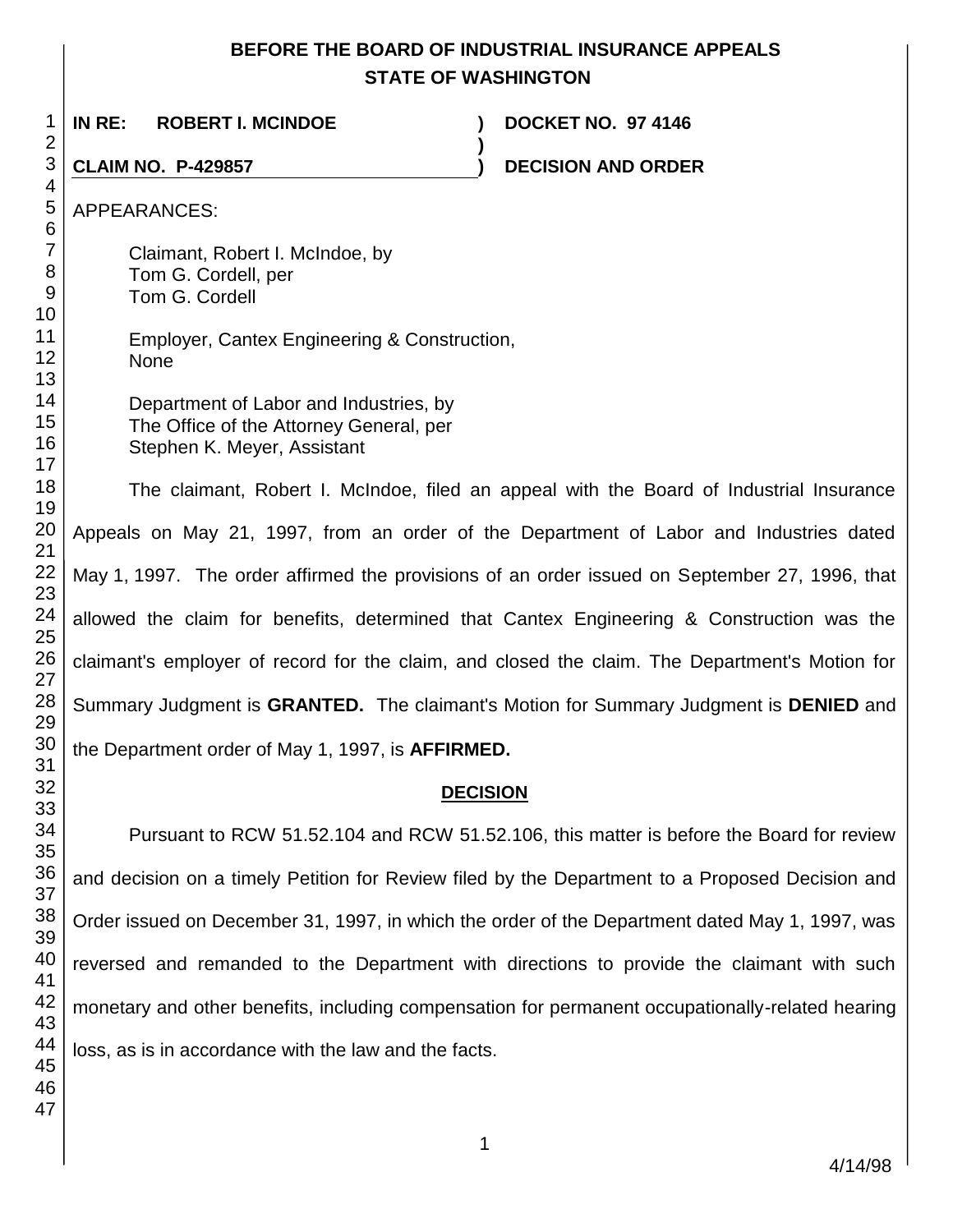| 1<br>$\overline{2}$      | Both the claimant and the Department filed motions for Summary Judgment. In ruling on                |                                                                                             |
|--------------------------|------------------------------------------------------------------------------------------------------|---------------------------------------------------------------------------------------------|
| $\sqrt{3}$<br>4          | those motions, the Board has considered the following documents and evidence submitted by the        |                                                                                             |
| 5<br>$\,6$               | parties:                                                                                             |                                                                                             |
| $\overline{7}$<br>8<br>9 | 1.                                                                                                   | Claimant's Motion for Summary Judgement with attachments 1-4,<br>filed on December 5, 1997. |
| 10<br>11<br>12           | 2.                                                                                                   | December 2, 1997 Declaration of Robert I McIndoe, filed on<br>December 5, 1997.             |
| 13<br>14                 | 3.                                                                                                   | Department's Motion for Summary Judgement with exhibits A-G,<br>filed on December 22, 1997. |
| 15<br>16<br>17           | 4.                                                                                                   | Department's Memorandum in Support of Summary Judgment,<br>filed on December 22, 1997.      |
| 18<br>19<br>20           |                                                                                                      | We grant review in this matter because we do not agree with the result the hearing judge    |
| 21<br>22                 | arrived at in reconciling the leading decision of In re Roy Sulgrove, BIIA Dec., 88 0869 (1989) with |                                                                                             |
| 23<br>24                 | the Supreme Court's decision in Clauson v. Department of Labor & Indus., 130 Wn.2d 580 (1996).       |                                                                                             |
| 25<br>26                 | In our opinion, Summary Judgment should have been entered in favor of the Department.                |                                                                                             |
| 27<br>28                 | The parties agree on the chronology of Mr. McIndoe's injury and the procedural history of            |                                                                                             |
| 29<br>30                 | the claims before the Department. The only issue is whether the Department applied the proper        |                                                                                             |
| 31<br>32                 | law to the administration of those claims. A brief factual review is necessary to demonstrate why    |                                                                                             |
| 33<br>34                 | we believe the Department made the proper determination.                                             |                                                                                             |
| 35<br>36                 | After nine years as a heavy equipment operator, during which he was exposed to damaging              |                                                                                             |
| 37<br>38                 | levels of noise, Mr. McIndoe suffered an industrial injury on February 9, 1994. As a result of that  |                                                                                             |
| 39<br>40                 | injury, he was determined to be a permanently totally disabled worker in a Department order issued   |                                                                                             |
| 41<br>42                 | on June 24, 1996, and was awarded benefits effective August 20, 1995.                                |                                                                                             |
| 43<br>44                 | On June 10, 1996, Mr. McIndoe consulted Dr. Timothy Patton about hearing loss. Dr.                   |                                                                                             |
| 45<br>46                 | Patton diagnosed 19.56 percent binaural hearing loss, more probably than not related to Mr.          |                                                                                             |
| 47                       | McIndoe's noise exposure at work. On July 5, 1996, Mr. McIndoe filed an application for benefits     |                                                                                             |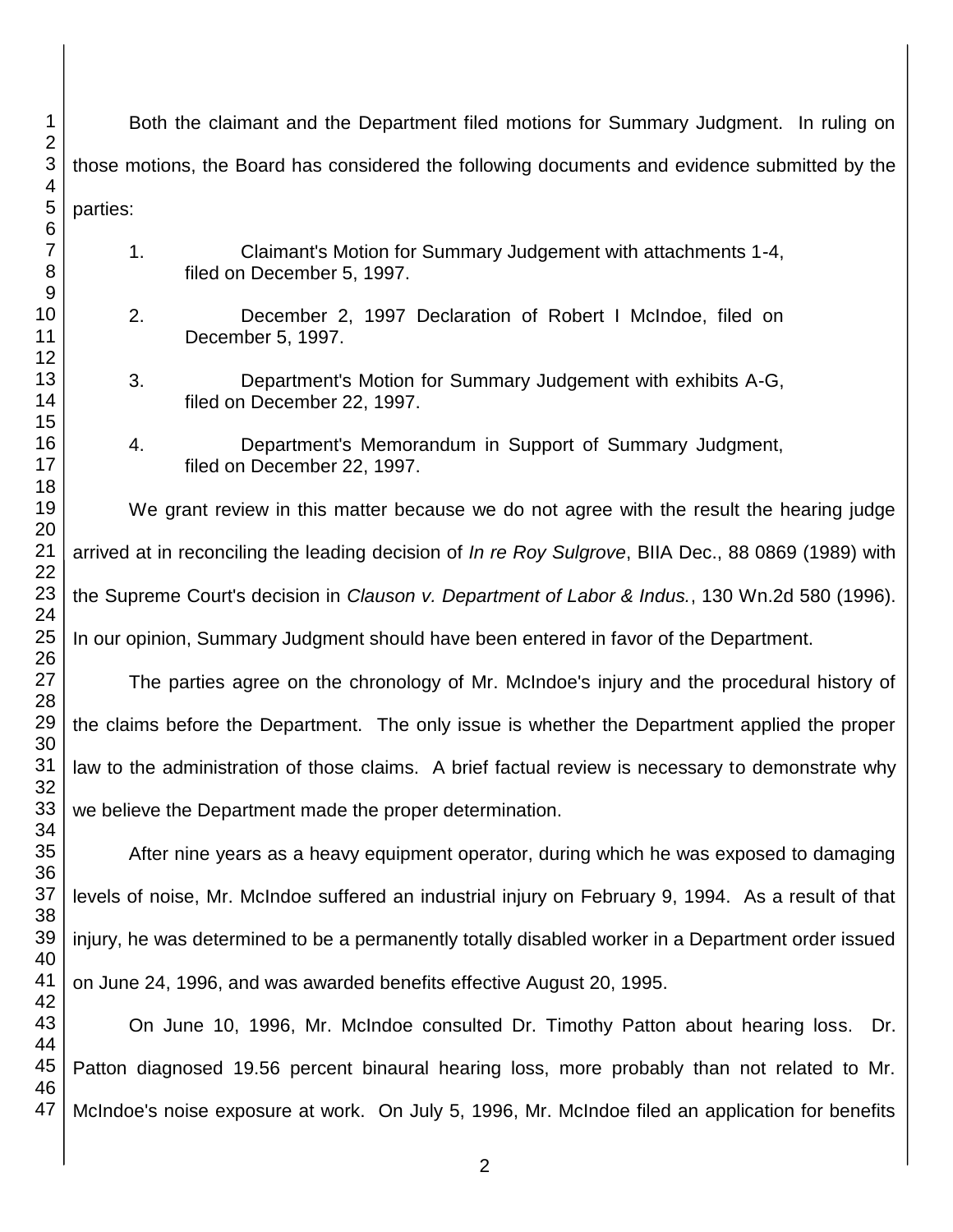for the hearing loss claim. The Department allowed the claim, but closed it with no award for permanent partial disability. In its Petition for Review, the Department argues that there is no proof Mr. McIndoe's hearing loss was medically stable as of the date the claimant was awarded permanent total disability benefits. However, the claimant's assertion that there was no further noise exposure after February 9, 1994, is uncontroverted in the record. Mr. McIndoe alleges that his hearing loss was incurred and became medically stable before the permanent total disability benefits were awarded. Therefore, Mr. McIndoe asserts that he is entitled to an award for his permanent partial disability under the hearing loss claim. The Department's position is that the *Clauson* court specifically limited the right to receive an additional permanent partial disability award after the award of permanent total disability to those cases in which the injury/disease pre-existed the award for permanent total disability benefits **and** in which a

claim was pending at the time permanent total disability benefits were awarded. Because Mr. McIndoe did not file his claim until after permanent total disability benefits were awarded, the Department did not make an award for his hearing loss.

The industrial appeals judge relied on *Sulgrove* as authority to direct the Department to pay the hearing loss disability award. The industrial appeals judge asserts that *Sulgrove* is on "all fours" with *Clauson*. In both cases, the claimant had two open claims before the Department and the Department closed the permanent total disability case first. *Sulgrove* is also similar to Mr. McIndoe's case because the permanent partial disability claim was filed for an occupational disease (asbestosis) that arose over the course of years, but was already medically stable at the time the permanent total disability case was closed. The distinction is that Mr. Sulgrove **actually filed** his asbestosis claim before his claim for permanent total disability benefits was closed.

In *Clauson*, the court clearly sets forth a two-pronged requirement--the partially disabling condition occurred before permanent total disability was awarded **and** the permanent partial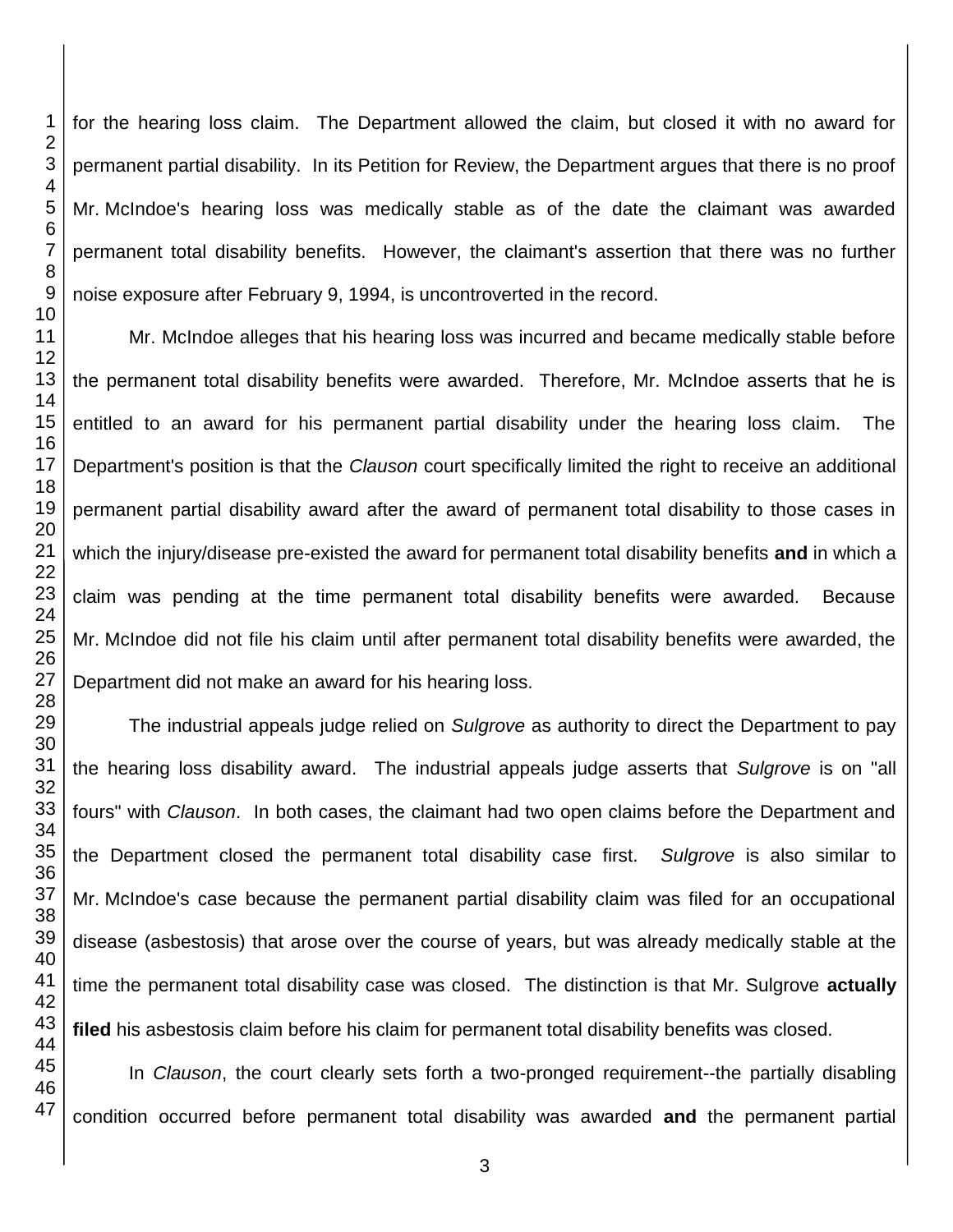disability claim was pending when the claim resulting in permanent total disability was closed. We note the court's use of emphasis in the following quote:

The facts in the present case differ from those in [cases where the second claim actually arose after the pension was awarded]<sup>1</sup> in that Mr. Clauson seeks a permanent partial disability award for an injury which was sustained *before* the injury resulting in his permanent total disability award and which was considered under a separate claim, *which was pending at the time he was classified as permanently totally disabled. (*Emphasis theirs*.)*

*Clauson* at 585.

 

 The first *Clauson* factor, the occurrence of the partial disability before the totally disabling injury, seems to be satisfied in Mr. McIndoe's case because the hearing loss accrued in the years leading up to the date of the totally disabling injury on February 9, 1994. However, Mr. McIndoe failed to file the claim for the partial disability until after he received his permanent total disability award. Thus, Mr. McIndoe does not fulfill the requirement that the partial disability claim must have been pending at the time the benefits for permanent total disability were awarded. One could argue that the *Clauson* court emphasized that language because it was peculiar to the facts of the *Clauson* case and, therefore, distinguished it from the cases in which the injury occurred after the date of award for permanent total disability. However, the court could have achieved that result merely by emphasizing the sequence of the injuries. If the emphasized language dealing with the pending nature of the claim is to have **any** effect, then it must have the effect of requiring that a partial disability claim be **actually pending** in order to permit payment after the award of permanent total disability.

Viewing the facts in the light most favorable to the claimant, there is no material disputed fact. The applicable law dictated the action taken by the Department in its order of May 1, 1997. The order should be affirmed.

 $\overline{a}$  *Harrington v. Department of Labor & Indus*., 9 Wn.2d 1 (1941); *Sorenson v. Department of Labor & Indus.,* 19 Wn.2d 571 (1943); and *Peterson v. Department of Labor & Indus*., 22 Wn.2d 647 (1945).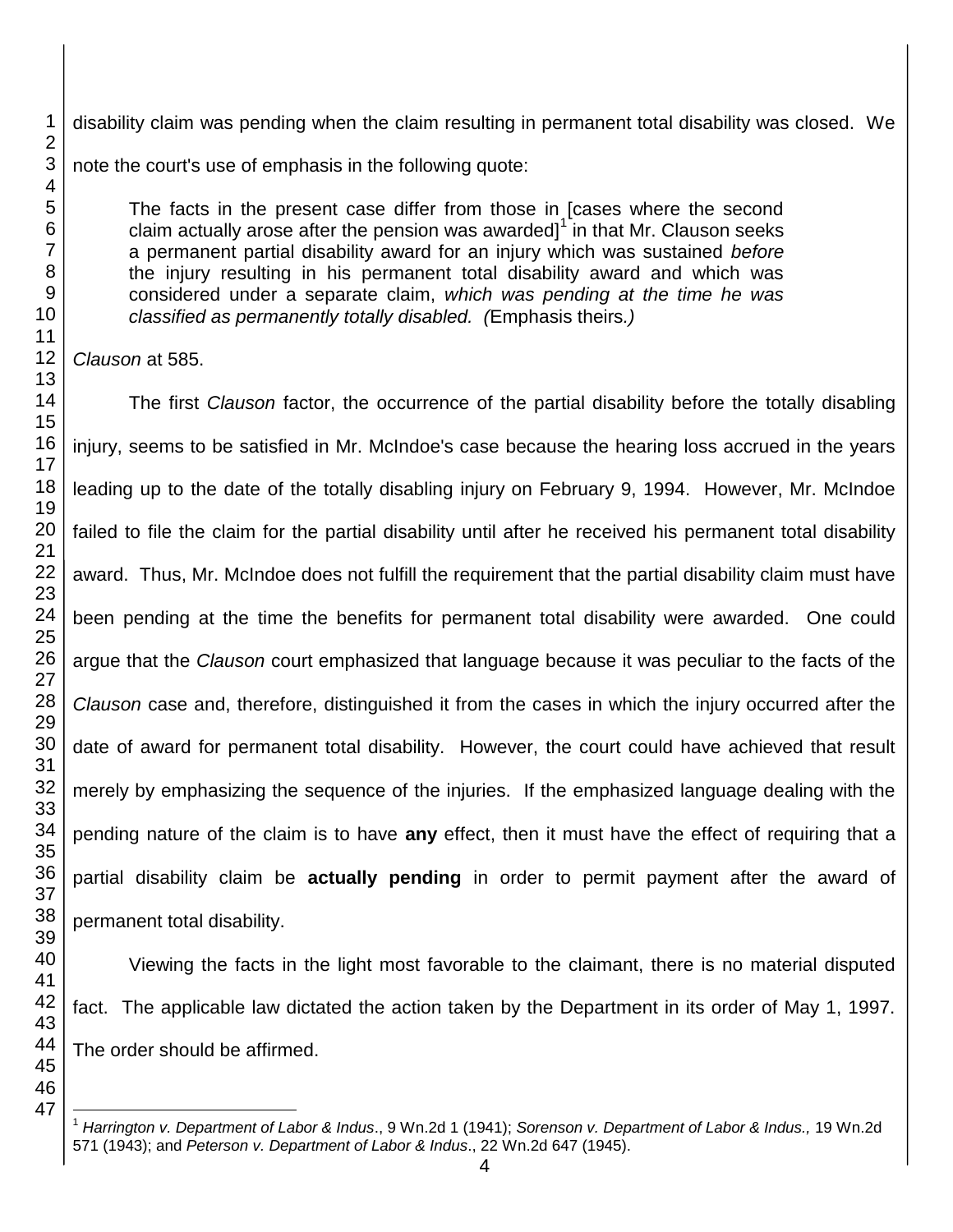### **FINDINGS OF FACT**

- 1. On July 5, 1996, the Department of Labor and Industries received an application for benefits on behalf of Robert I. McIndoe, alleging that he had sustained loss of hearing during the course of his employment with Cantex Engineering & Construction. On September 26, 1996, the Department issued an order that allowed the claim for benefits but indicated that the only benefits that would be provided were hearing aids because the claimant had already been declared to be permanently totally disabled under another industrial insurance claim. On September 27, 1996, the Department issued an order that indicated that Cantex Engineering & Construction was the chargeable employer of record, and closed the claim on the ground that medical treatment was concluded. A protest and request for reconsideration of the September 27, 1996 order was filed with the Department on behalf of Mr. McIndoe on October 7, 1996. A protest of the September 26, 1996 order was filed on behalf of the claimant on November 25, 1996. The Department affirmed the provisions of the September 27, 1996 order on May 1, 1997. On May 21, 1997, the claimant filed an appeal with the Board of Industrial Insurance Appeals from the May 1, 1997 Department order. On June 18, 1997, this Board granted the appeal, assigned it Docket No. 97 4146, and directed that further proceedings be held.
- 2. On February 9, 1994, Robert I. McIndoe was injured during the course of his employment with Summit Stone, Inc. He filed a claim for benefits for the injury with the Department of Labor and Industries, that was assigned Claim No. N-306556. Under that claim, the Department determined that Mr. McIndoe was permanently totally disabled as a proximate result of the February 9, 1994 injury by order dated June 24, 1996. The date the claimant was awarded permanent total disability benefits was August 20, 1995.
- 3. Mr. McIndoe's primary occupation was as a construction worker. While doing such work, the claimant was exposed to noise caused by the machines he and other workers operated. He infrequently wore hearing protection while doing such work.
- 4. The claimant's last harmful exposure to noise during the course of his employment occurred while Cantex Engineering & Construction employed him.
- 5. The claimant last worked in the competitive labor market on February 9, 1994.
- 6. As of February 9, 1994, Mr. McIndoe's binaural loss of hearing was medically fixed and stable and he had sustained permanent loss of hearing equal to 19.56 percent in both ears.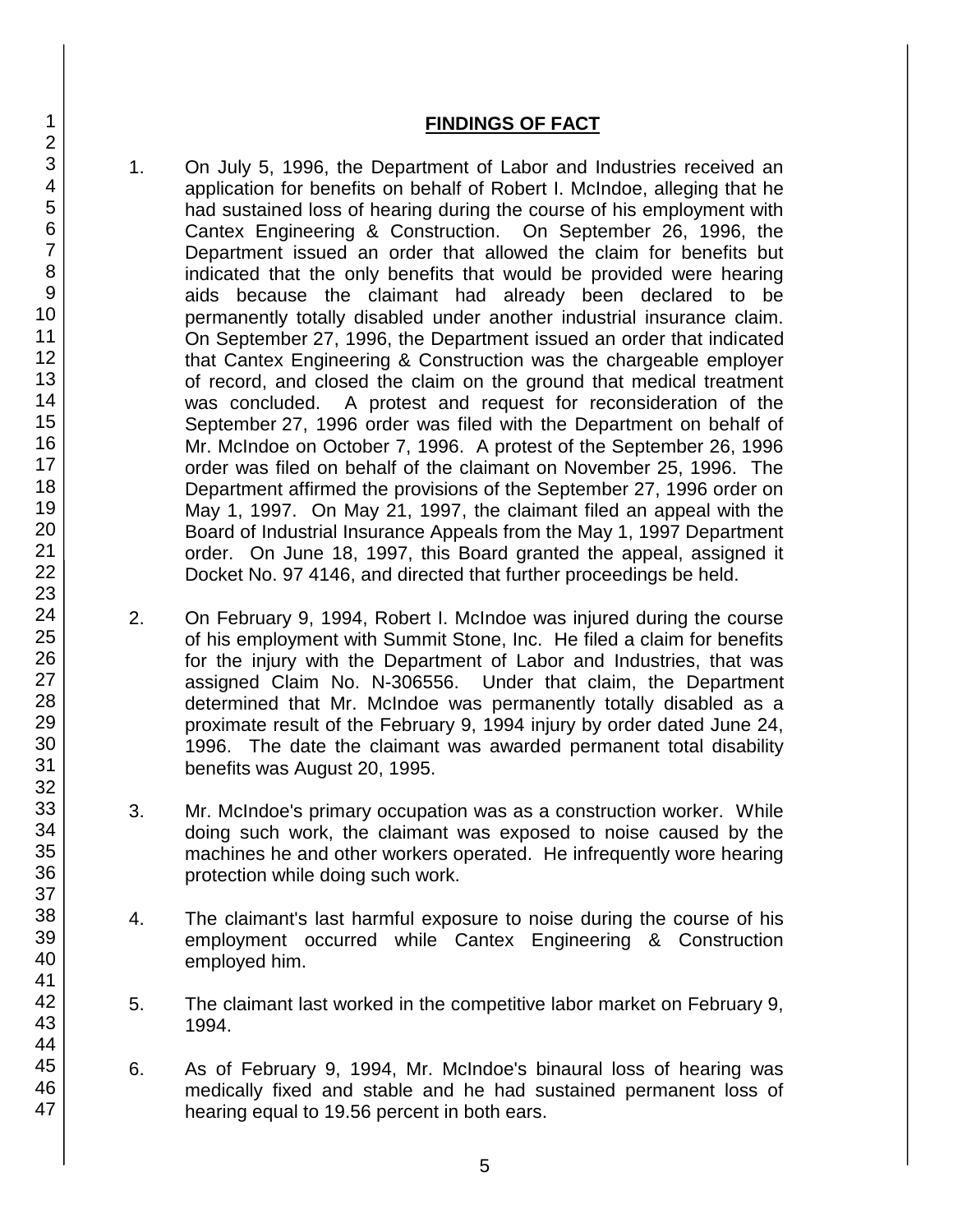# **CONCLUSIONS OF LAW** 1. The Board of Industrial Insurance Appeals has jurisdiction over the parties and subject matter of this appeal. 2. The issue presented by this appeal is properly adjudicated by an Order on Motions for Summary Judgment in accordance with CR 56. 3. The order of the Department of Labor and Industries dated May 1, 1997, is correct and is affirmed. It is so ORDERED. Dated this 14th day of April, 1998. BOARD OF INDUSTRIAL INSURANCE APPEALS /s/\_\_\_\_\_\_\_\_\_\_\_\_\_\_\_\_\_\_\_\_\_\_\_\_\_\_\_\_\_\_\_\_\_\_\_\_\_\_\_\_ S. FREDERICK FELLER Chairperson /s/\_\_\_\_\_\_\_\_\_\_\_\_\_\_\_\_\_\_\_\_\_\_\_\_\_\_\_\_\_\_\_\_\_\_\_\_\_\_\_\_ JUDITH E. SCHURKE Member **DISSENT** I strongly disagree with the majority's interpretation of how the *Clauson* decision applies to

circumstances such as Mr. McIndoe finds himself in. The majority's interpretation of *Clauson* has the unintended (or ill considered) consequence of abridging the statute of limitations for filing an industrial insurance claim. The filing time for an occupational disease does not begin to run until after the worker has been informed in writing by his/her doctor that the medical condition arose from a workplace exposure. Mr. McIndoe may have suspected his hearing loss was work related, but the medical report of June 10, 1996, was the first occasion on which a doctor confirmed that relationship in writing. The condition arose before the totally disabling injury, but the statute did not even begin to run until 29 months later!